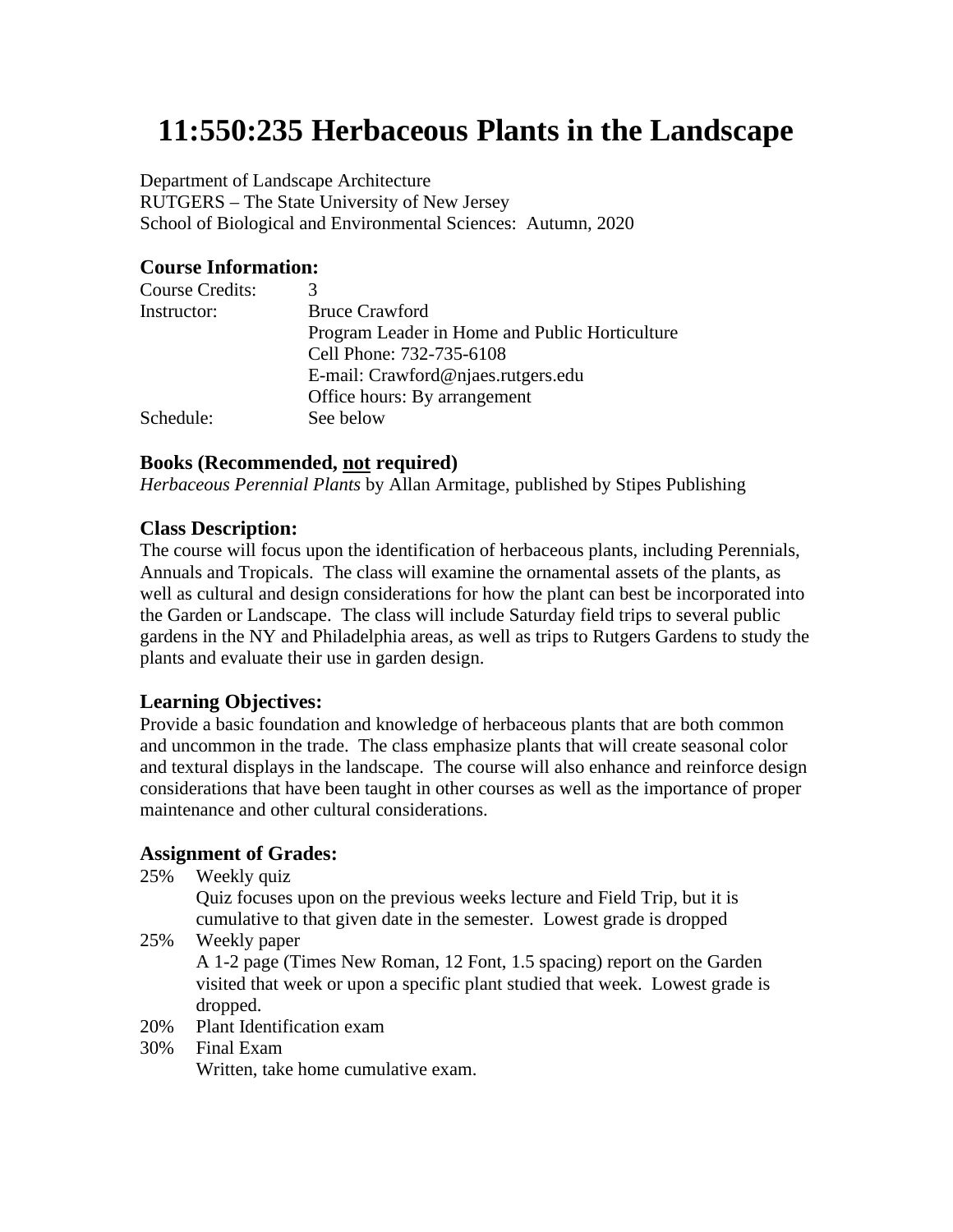## **Schedule**

| Date     | <b>Topic</b>                                                    |
|----------|-----------------------------------------------------------------|
| Sept. 2  | Binomial Nomenclature, Color                                    |
| Sept. 9  | <b>Spring Perennials</b>                                        |
| Sept. 12 | Quiz #1, Trip to Rutgers Gardens                                |
| Sept. 16 | <b>Summer Perennials</b>                                        |
| Sept. 19 | Quiz #2, Trip to Wave Hill (focus on Summer Perennials/Grasses) |
| Sept. 23 | No Class                                                        |
| Sept. 26 | Quiz #3, Trip to Rutgers Gardens (Annuals)                      |
| Oct. 30  | Soils, Summer Perennials                                        |
| Oct. 3   | Quiz #4, Trip to Rutgers Gardens                                |
| Oct. 7   | Summer Perennials/Autumn Perennials                             |
| Oct. 10  | Quiz #5, Trip to Rutgers Gardens                                |
| Oct. 14  | Thoughts on Designing/Autumn Perennials                         |
| Oct. 17  | Quiz #6, Trip to Longwood Gardens                               |
| Oct. 21  | <b>Grasses and Bamboos</b>                                      |
| Oct. 24  | Quiz #7, Review at Rutgers Garden                               |
| Oct. 28  | Grasses and Bamboos, Final Exam distributed                     |
| Oct. 31  | Trip to Chanticleer, Plant ID Test                              |
| Nov. $6$ | Final Exam due                                                  |

## **Attendance:**

The Department of Landscape Architecture requires attendance in all of its classes. The individual's development as a landscape architect/landscape industry student is largely dependent upon two aspects of education. First is the exposure to and assimilation of a body of information which relates to the field. Second is the application of this knowledge through lab assignments and problem‐solving skills developed through critiques, reviews and interactions during each assignment. The Rutgers Landscape Architecture/Landscape Industry curriculum is designed to develop both areas. Attendance and participation in all lectures and labs are essential if the student is to achieve his/her maximum potential. **More than three unexcused absences will result in a step reduction in your semester grade. Each additional three absences will result in another step reduction.** A minimum level of participation is defined as being in attendance for the entire duration of a class session. It is the student's responsibility to be in attendance at all required classes and all personal plans should be made in accordance with the schedule. Students on academic probation have no allowable unexcused